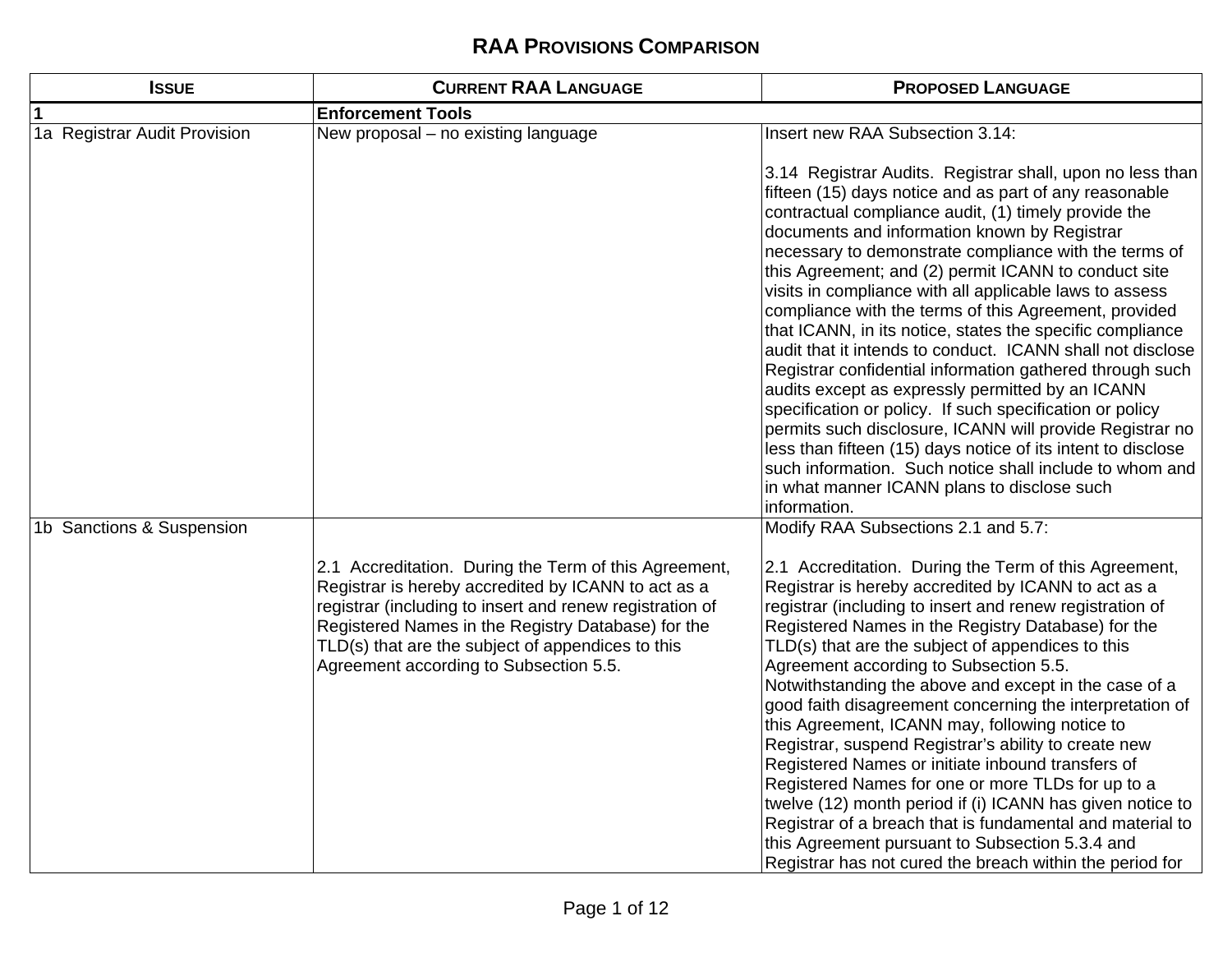| <b>ISSUE</b>       | <b>CURRENT RAA LANGUAGE</b>                                                                                                                                                                                                                                                                                                                                                                                                                                                                                                                                                                                         | <b>PROPOSED LANGUAGE</b>                                                                                                                                                                                                                                                                                                                                                                                                                                                                                                                                                                                                                                                                                                                                                                                                                                                                                                                                                                                                                                                                                                                                                                                                                                                                                                   |
|--------------------|---------------------------------------------------------------------------------------------------------------------------------------------------------------------------------------------------------------------------------------------------------------------------------------------------------------------------------------------------------------------------------------------------------------------------------------------------------------------------------------------------------------------------------------------------------------------------------------------------------------------|----------------------------------------------------------------------------------------------------------------------------------------------------------------------------------------------------------------------------------------------------------------------------------------------------------------------------------------------------------------------------------------------------------------------------------------------------------------------------------------------------------------------------------------------------------------------------------------------------------------------------------------------------------------------------------------------------------------------------------------------------------------------------------------------------------------------------------------------------------------------------------------------------------------------------------------------------------------------------------------------------------------------------------------------------------------------------------------------------------------------------------------------------------------------------------------------------------------------------------------------------------------------------------------------------------------------------|
|                    |                                                                                                                                                                                                                                                                                                                                                                                                                                                                                                                                                                                                                     | cure prescribed by Subsection 5.3.4, or (ii) Registrar<br>shall have been repeatedly and willfully in fundamental<br>and material breach of its obligations at least three (3)<br>times within any twelve (12) month period.                                                                                                                                                                                                                                                                                                                                                                                                                                                                                                                                                                                                                                                                                                                                                                                                                                                                                                                                                                                                                                                                                               |
|                    | 5.7 Limitations on Monetary Remedies for Violations of<br>this Agreement. ICANN's aggregate monetary liability for<br>violations of this Agreement shall not exceed the amount<br>of accreditation fees paid by Registrar to ICANN under<br>Subsection 3.9 of this Agreement. Registrar's monetary<br>liability to ICANN for violations of this Agreement shall be<br>limited to accreditation fees owing to ICANN under this<br>Agreement. In no event shall either party be liable for<br>special, indirect, incidental, punitive, exemplary, or<br>consequential damages for any violation of this<br>Agreement. | 5.7 Limitations on Monetary Remedies for Violations of<br>this Agreement. ICANN's aggregate monetary liability for<br>violations of this Agreement shall not exceed the amount<br>of accreditation fees paid by Registrar to ICANN under<br>Subsection 3.9 of this Agreement. Registrar's monetary<br>liability to ICANN for violations of this Agreement shall be<br>limited to accreditation fees owing to ICANN under this<br>Agreement and, except in the case of a good faith<br>disagreement concerning the interpretation of this<br>agreement, reasonable payment to ICANN for the<br>reasonable and direct costs including attorney fees, staff<br>time, and other related expenses associated with<br>legitimate efforts to enforce Registrar compliance with<br>this agreement and costs incurred by ICANN to respond<br>to or mitigate the negative consequences of such<br>behavior for registered name holders and the Internet<br>community. In the event of repeated willful material<br>breaches of the agreement, Registrar shall be liable for<br>sanctions of up to five (5) times ICANN's enforcement<br>costs, but otherwise in no event shall either party be<br>liable for special, indirect, incidental, punitive, exemplary,<br>or consequential damages for any violation of this<br>Agreement. |
| 1c Group Liability | New proposal - no existing language                                                                                                                                                                                                                                                                                                                                                                                                                                                                                                                                                                                 | Add 2 new subsections to RAA:<br>1.20 "Affiliated Registrar" is another ICANN accredited<br>registrar that operates under a common controlling<br>interest.<br>3.11 Obligations of Registrars under common controlling<br>interest. Registrar shall be in breach of this Agreement<br>if:<br>(i) ICANN terminates an Affiliated Registrar's                                                                                                                                                                                                                                                                                                                                                                                                                                                                                                                                                                                                                                                                                                                                                                                                                                                                                                                                                                                |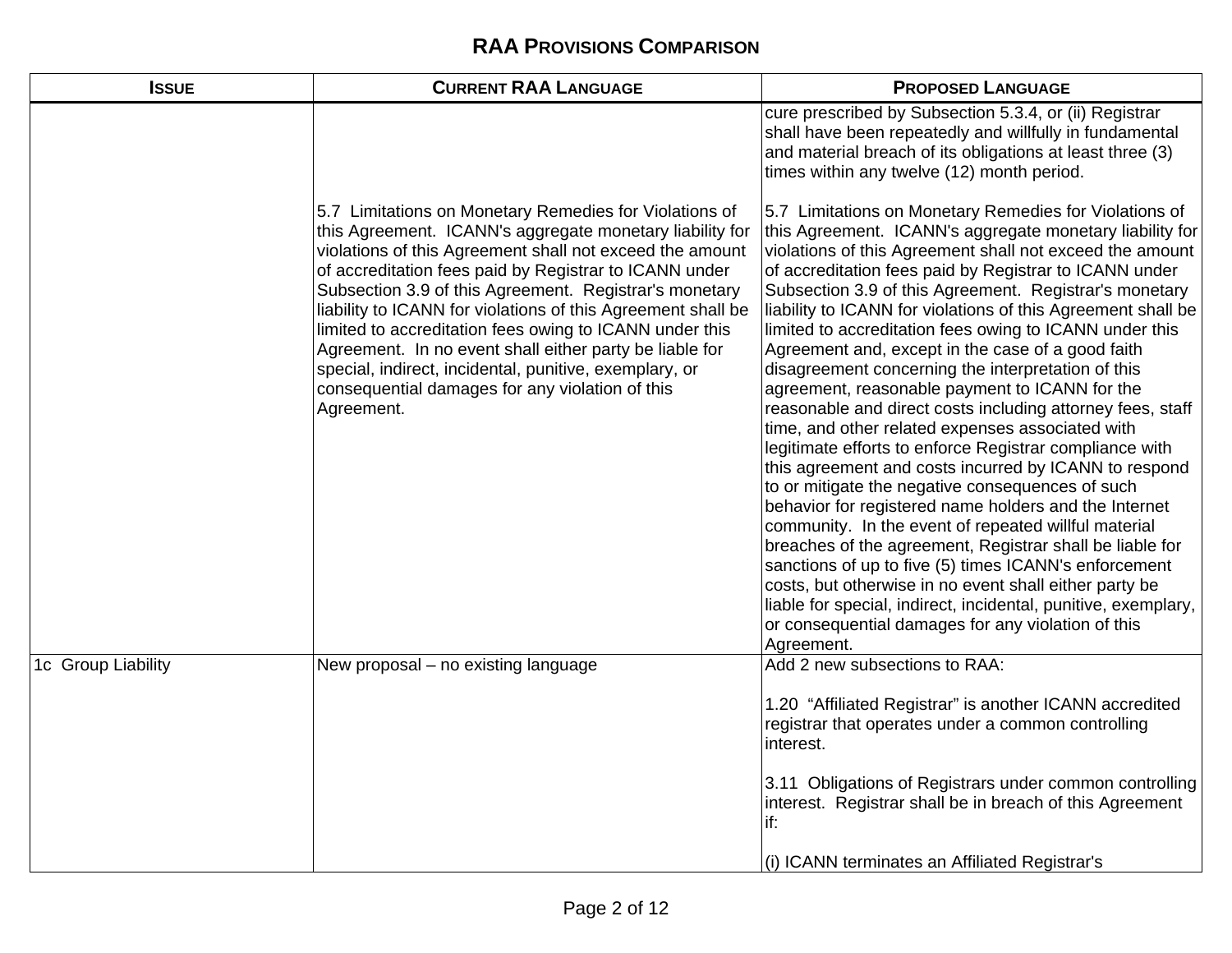| <b>ISSUE</b>      | <b>CURRENT RAA LANGUAGE</b>                                                                                                                                                                                                                                                                                                                                                                                                                                                                                                                          | <b>PROPOSED LANGUAGE</b>                                                                                                                                                                                                                                                                                                                                                                                                                                                                     |
|-------------------|------------------------------------------------------------------------------------------------------------------------------------------------------------------------------------------------------------------------------------------------------------------------------------------------------------------------------------------------------------------------------------------------------------------------------------------------------------------------------------------------------------------------------------------------------|----------------------------------------------------------------------------------------------------------------------------------------------------------------------------------------------------------------------------------------------------------------------------------------------------------------------------------------------------------------------------------------------------------------------------------------------------------------------------------------------|
|                   |                                                                                                                                                                                                                                                                                                                                                                                                                                                                                                                                                      | accreditation agreement with ICANN (an "Affiliate<br>Termination");                                                                                                                                                                                                                                                                                                                                                                                                                          |
|                   |                                                                                                                                                                                                                                                                                                                                                                                                                                                                                                                                                      | (ii) Affiliated Registrar has not initiated arbitration<br>challenging ICANN's right to terminate the Affiliated<br>Registrar's accreditation agreement under Section 5.6 of<br>this Agreement, or has initiated such arbitration and has<br>not prevailed;                                                                                                                                                                                                                                  |
|                   |                                                                                                                                                                                                                                                                                                                                                                                                                                                                                                                                                      | (iii) the Affiliate Termination was the result of misconduct<br>that materially harmed consumers or the public interest;                                                                                                                                                                                                                                                                                                                                                                     |
|                   |                                                                                                                                                                                                                                                                                                                                                                                                                                                                                                                                                      | (iv) a second Affiliated Registrar has pursued, after the<br>Affiliate Termination, the same course of conduct that<br>resulted in the Affiliate Termination; and                                                                                                                                                                                                                                                                                                                            |
|                   |                                                                                                                                                                                                                                                                                                                                                                                                                                                                                                                                                      | (v) ICANN has provided Registrar with written notice that<br>it intends to assert the provisions of this Section 3.11<br>with respect to Registrar, which notice shall identify in<br>reasonable detail the factual basis for such assertion,<br>and Registrar has failed to cure the impugned conduct<br>within fifteen (15) days of such notice.                                                                                                                                           |
| 1d Registrar Fees |                                                                                                                                                                                                                                                                                                                                                                                                                                                                                                                                                      | Modify RAA Subsections 3.9.1 and 3.9.3:                                                                                                                                                                                                                                                                                                                                                                                                                                                      |
|                   | 3.9.1 Yearly Accreditation Fee. Registrar shall pay<br>ICANN a yearly accreditation fee in an amount<br>established by the ICANN Board of Directors, in<br>conformity with ICANN's bylaws and articles of<br>incorporation. This yearly accreditation fee shall not<br>exceed US\$4,000 for the first TLD for which Registrar is<br>Accredited plus US\$500 for each additional TLD for which<br>Registrar is Accredited at any time during the year.<br>Payment of the yearly fee shall be due within thirty (30)<br>days after invoice from ICANN. | 3.9.1 Yearly Accreditation Fee. Registrar shall pay<br>ICANN a yearly accreditation fee in an amount<br>established by the ICANN Board of Directors, in<br>conformity with ICANN's bylaws and articles of<br>incorporation. This yearly accreditation fee shall not<br>exceed US\$4,000. Payment of the yearly fee shall be<br>due within thirty (30) days after invoice from ICANN,<br>provided that Registrar may elect to pay the yearly fee in<br>four (4) equal quarterly installments. |
|                   | 3.9.3 On reasonable notice given by ICANN to Registrar,<br>accountings submitted by Registrar shall be subject to<br>verification by an audit of Registrar's books and records<br>by an independent third-party that shall preserve the                                                                                                                                                                                                                                                                                                              | 3.9.3 For any payments thirty (30) days or more<br>overdue, Registrar shall pay interest on late payments at<br>the rate of 1.5% per month or, if less, the maximum rate<br>permitted by applicable law from later of the date of the                                                                                                                                                                                                                                                        |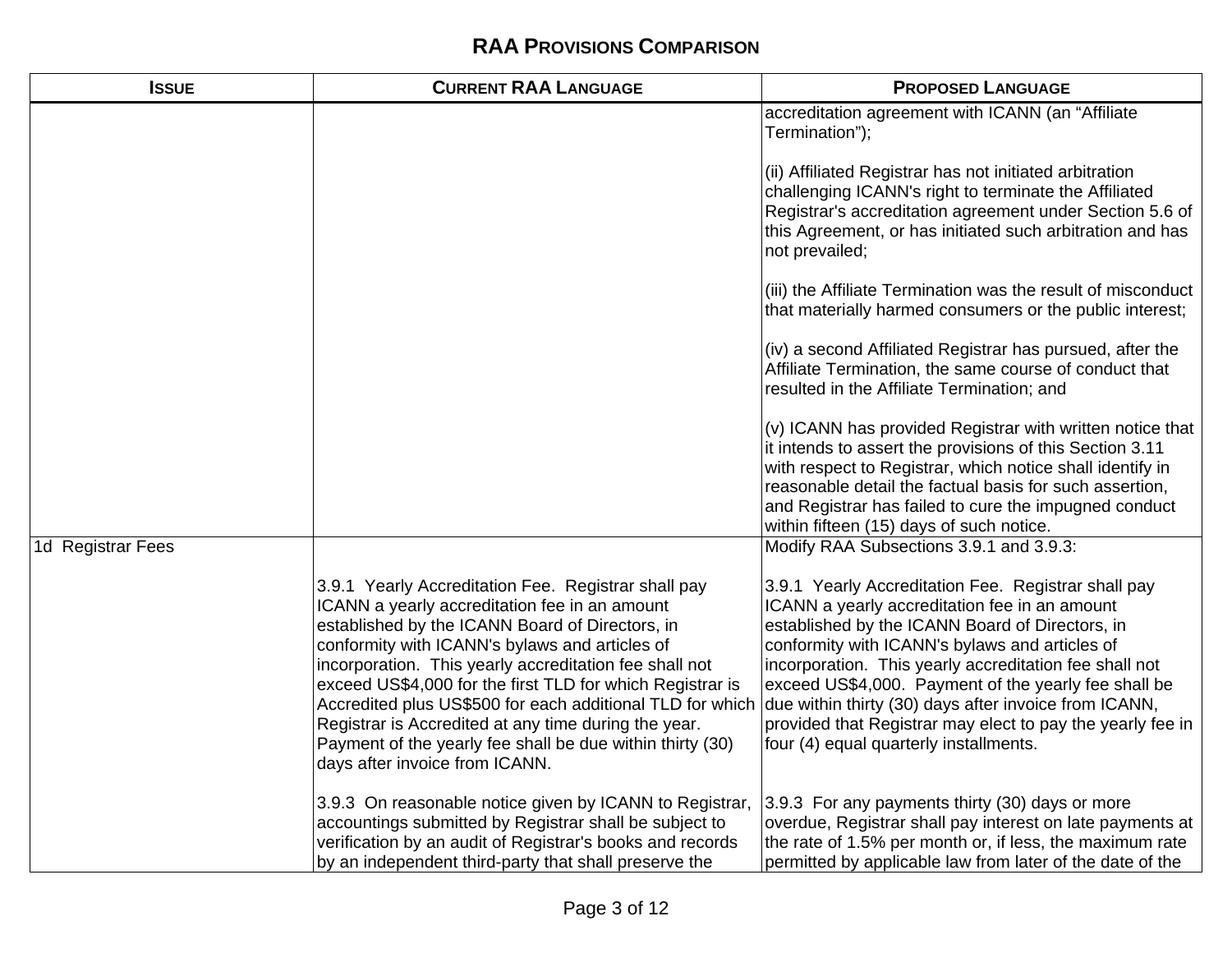| <b>ISSUE</b>                   | <b>CURRENT RAA LANGUAGE</b>                                                                                                                                                                                                                                                                                                                                                                                                                                                                                                                                                                                                                                           | <b>PROPOSED LANGUAGE</b>                                                                                                                                                                                                                                                                                                                                                                                                                                                                                                                                                                                                                            |
|--------------------------------|-----------------------------------------------------------------------------------------------------------------------------------------------------------------------------------------------------------------------------------------------------------------------------------------------------------------------------------------------------------------------------------------------------------------------------------------------------------------------------------------------------------------------------------------------------------------------------------------------------------------------------------------------------------------------|-----------------------------------------------------------------------------------------------------------------------------------------------------------------------------------------------------------------------------------------------------------------------------------------------------------------------------------------------------------------------------------------------------------------------------------------------------------------------------------------------------------------------------------------------------------------------------------------------------------------------------------------------------|
|                                | confidentiality of such books and records (other than its<br>findings as to the accuracy of, and any necessary<br>corrections to, the accountings).                                                                                                                                                                                                                                                                                                                                                                                                                                                                                                                   | invoice or the date the invoice is sent pursuant to Section<br>5.11 of this Agreement. On reasonable notice given by<br>ICANN to Registrar, accountings submitted by Registrar<br>shall be subject to verification by an audit of Registrar's<br>books and records by an independent third-party that<br>shall preserve the confidentiality of such books and<br>records (other than its findings as to the accuracy of, and<br>any necessary corrections to, the accountings).                                                                                                                                                                     |
| 1e Registrations by Registrars |                                                                                                                                                                                                                                                                                                                                                                                                                                                                                                                                                                                                                                                                       | Modify RAA Section 3.7.7:                                                                                                                                                                                                                                                                                                                                                                                                                                                                                                                                                                                                                           |
|                                | 3.7.7 Registrar shall require all Registered Name Holders<br>to enter into an electronic or paper registration agreement<br>with Registrar including at least the following provisions:                                                                                                                                                                                                                                                                                                                                                                                                                                                                               | 3.7.7 Registrar shall require all Registered Name<br>Holders to enter into an electronic or paper registration<br>agreement with Registrar including at least the following<br>provisions (except for domains registered by the<br>Registrar for the purpose of conducting its Registrar<br>Services where the Registrar is also the Registered<br>Name Holder, in which case the Registrar shall submit to<br>the following provisions and shall be responsible to<br>ICANN for compliance with all obligations of the<br>Registered Name Holder as set forth in this Agreement<br>and ICANN policies established according to this<br>Agreement): |
| 1f Arbitration Stay            |                                                                                                                                                                                                                                                                                                                                                                                                                                                                                                                                                                                                                                                                       | Modify RAA Subsections 5.3 and 5.6:                                                                                                                                                                                                                                                                                                                                                                                                                                                                                                                                                                                                                 |
|                                | 5.3 Termination of Agreement by ICANN. This<br>Agreement may be terminated before its expiration by<br>ICANN in any of the following circumstances:[]                                                                                                                                                                                                                                                                                                                                                                                                                                                                                                                 | 5.3 Termination of Agreement by ICANN. This<br>Agreement may be terminated before its expiration by<br>ICANN in any of the following circumstances:[]                                                                                                                                                                                                                                                                                                                                                                                                                                                                                               |
|                                | This Agreement may be terminated in circumstances<br>described in Subsections 5.3.1 - 5.3.6 above only upon<br>fifteen (15) days written notice to Registrar (in the case of<br>Subsection 5.3.4 occurring after Registrar's failure to<br>cure), with Registrar being given an opportunity during<br>that time to initiate arbitration under Subsection 5.6 to<br>determine the appropriateness of termination under this<br>Agreement. In the event Registrar initiates litigation or<br>arbitration concerning the appropriateness of termination<br>by ICANN, the termination shall be stayed an additional<br>thirty days to allow Registrar to obtain a stay of | This Agreement may be terminated in circumstances<br>described in Subsections 5.3.1 - 5.3.6 above only upon<br>fifteen (15) days written notice to Registrar (in the case<br>of Subsection 5.3.4 occurring after Registrar's failure to<br>cure), with Registrar being given an opportunity during<br>that time to initiate arbitration under Subsection 5.6 to<br>determine the appropriateness of termination under this<br>Agreement. If Registrar acts in a manner that ICANN<br>reasonably determines endangers the stability or<br>operational integrity of the Internet and upon notice does<br>not immediately cure, ICANN may suspend this |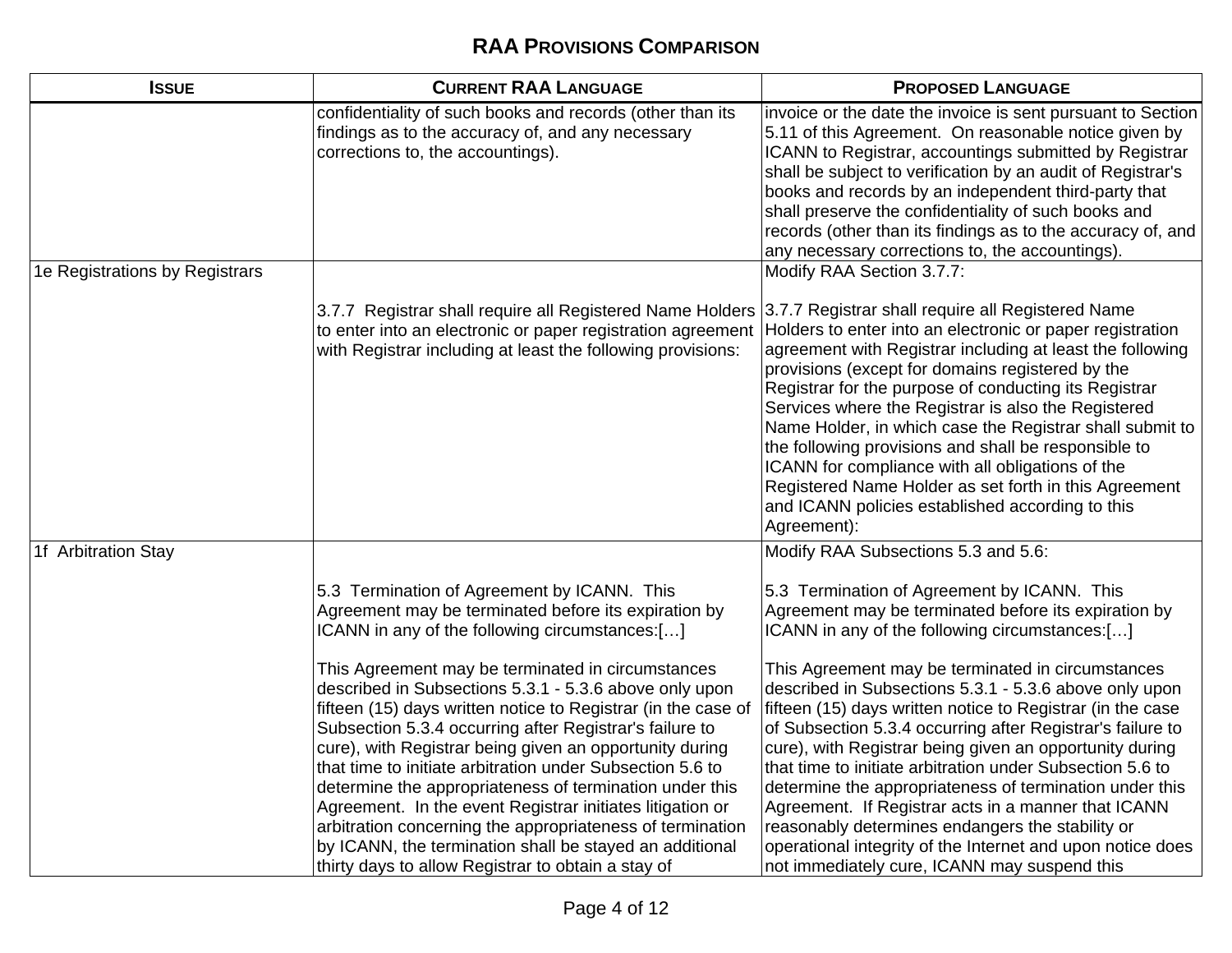| <b>ISSUE</b> | <b>CURRENT RAA LANGUAGE</b>                                                                                                                                                                                                                                                                                                                                                                                                                                                                                                                                                                                                                                                                                                                                                                                                                                                                                                                                                                                                                                                                                                                                                                                                                                                                                                                                                                                                                                                                                                                                                                                                                                                                                                        | <b>PROPOSED LANGUAGE</b>                                                                                                                                                                                                                                                                                                                                                                                                                                                                                                                                                                                                                                                                                                                                                                                                                                                                                                                                                                                                                                                                                                                                                                                                                                                                                                                                                                                                                                                                                                                                                                     |
|--------------|------------------------------------------------------------------------------------------------------------------------------------------------------------------------------------------------------------------------------------------------------------------------------------------------------------------------------------------------------------------------------------------------------------------------------------------------------------------------------------------------------------------------------------------------------------------------------------------------------------------------------------------------------------------------------------------------------------------------------------------------------------------------------------------------------------------------------------------------------------------------------------------------------------------------------------------------------------------------------------------------------------------------------------------------------------------------------------------------------------------------------------------------------------------------------------------------------------------------------------------------------------------------------------------------------------------------------------------------------------------------------------------------------------------------------------------------------------------------------------------------------------------------------------------------------------------------------------------------------------------------------------------------------------------------------------------------------------------------------------|----------------------------------------------------------------------------------------------------------------------------------------------------------------------------------------------------------------------------------------------------------------------------------------------------------------------------------------------------------------------------------------------------------------------------------------------------------------------------------------------------------------------------------------------------------------------------------------------------------------------------------------------------------------------------------------------------------------------------------------------------------------------------------------------------------------------------------------------------------------------------------------------------------------------------------------------------------------------------------------------------------------------------------------------------------------------------------------------------------------------------------------------------------------------------------------------------------------------------------------------------------------------------------------------------------------------------------------------------------------------------------------------------------------------------------------------------------------------------------------------------------------------------------------------------------------------------------------------|
|              | termination under Subsection 5.6 below. If Registrar acts<br>in a manner that ICANN reasonably determines<br>endangers the stability or operational integrity of the<br>Internet and upon notice does not immediately cure,<br>ICANN may suspend this Agreement for five (5) working<br>days pending ICANN's application for more extended<br>specific performance or injunctive relief under Subsection<br>5.6. This Agreement may be terminated immediately<br>upon notice to Registrar in circumstance described in<br>Subsection 5.3.7 above.                                                                                                                                                                                                                                                                                                                                                                                                                                                                                                                                                                                                                                                                                                                                                                                                                                                                                                                                                                                                                                                                                                                                                                                  | Agreement for five (5) working days pending ICANN's<br>application for more extended specific performance or<br>injunctive relief under Subsection 5.6. This Agreement<br>may be terminated immediately upon notice to Registrar<br>in circumstance described in Subsection 5.3.7 above.                                                                                                                                                                                                                                                                                                                                                                                                                                                                                                                                                                                                                                                                                                                                                                                                                                                                                                                                                                                                                                                                                                                                                                                                                                                                                                     |
|              | 5.6 Resolution of Disputes Under this Agreement.<br>Disputes arising under or in connection with this<br>Agreement, including (1) disputes arising from ICANN's<br>failure to renew Registrar's accreditation and (2) requests<br>for specific performance, shall be resolved in a court of<br>competent jurisdiction or, at the election of either party, by<br>an arbitration conducted as provided in this Subsection<br>5.6 pursuant to the International Arbitration Rules of the<br>American Arbitration Association ("AAA"). The arbitration<br>shall be conducted in English and shall occur in Los<br>Angeles County, California, USA. There shall be three (3)<br>arbitrators: each party shall choose one (1) arbitrator and,<br>if those two (2) arbitrators do not agree on a third<br>arbitrator, the third shall be chosen by the AAA. The<br>parties shall bear the costs of the arbitration in equal<br>shares, subject to the right of the arbitrators to reallocate<br>the costs in their award as provided in the AAA rules. The reallocate the costs in their award as provided in the<br>parties shall bear their own attorneys' fees in connection<br>with the arbitration, and the arbitrators may not reallocate<br>the attorneys' fees in conjunction with their award. The<br>arbitrators shall render their decision within ninety (90)<br>days of the conclusion of the arbitration hearing. In the<br>event Registrar initiates arbitration to contest the<br>appropriateness of termination of this Agreement by<br>ICANN, Registrar may at the same time request that the<br>arbitration panel stay the termination until the arbitration<br>decision is rendered, and that request shall have the | 5.6 Resolution of Disputes Under this Agreement.<br>Disputes arising under or in connection with this<br>Agreement, including (1) disputes arising from ICANN's<br>failure to renew Registrar's accreditation and (2)<br>requests for specific performance, shall be resolved in a<br>court of competent jurisdiction or, at the election of either<br>party, by an arbitration conducted as provided in this<br>Subsection 5.6 pursuant to the International Arbitration<br>Rules of the American Arbitration Association ("AAA").<br>The arbitration shall be conducted in English and shall<br>occur in Los Angeles County, California, USA. There<br>shall be three (3) arbitrators: each party shall choose one<br>(1) arbitrator and, if those two (2) arbitrators do not agree<br>on a third arbitrator, the third shall be chosen by the<br>AAA. The parties shall bear the costs of the arbitration in<br>equal shares, subject to the right of the arbitrators to<br>AAA rules. The parties shall bear their own attorneys'<br>fees in connection with the arbitration, and the arbitrators<br>may not reallocate the attorneys' fees in conjunction with<br>their award. The arbitrators shall render their decision<br>within ninety (90) days of the conclusion of the arbitration<br>hearing. In the event Registrar initiates arbitration to<br>contest the appropriateness of termination of this<br>Agreement by ICANN or suspension of Registrar's ability<br>to create new Registered Names or initiate inbound<br>transfers of Registered Names under Section 2.1 above, |
|              | effect of staying the termination until the arbitration panel                                                                                                                                                                                                                                                                                                                                                                                                                                                                                                                                                                                                                                                                                                                                                                                                                                                                                                                                                                                                                                                                                                                                                                                                                                                                                                                                                                                                                                                                                                                                                                                                                                                                      | Registrar may at the same time request that the                                                                                                                                                                                                                                                                                                                                                                                                                                                                                                                                                                                                                                                                                                                                                                                                                                                                                                                                                                                                                                                                                                                                                                                                                                                                                                                                                                                                                                                                                                                                              |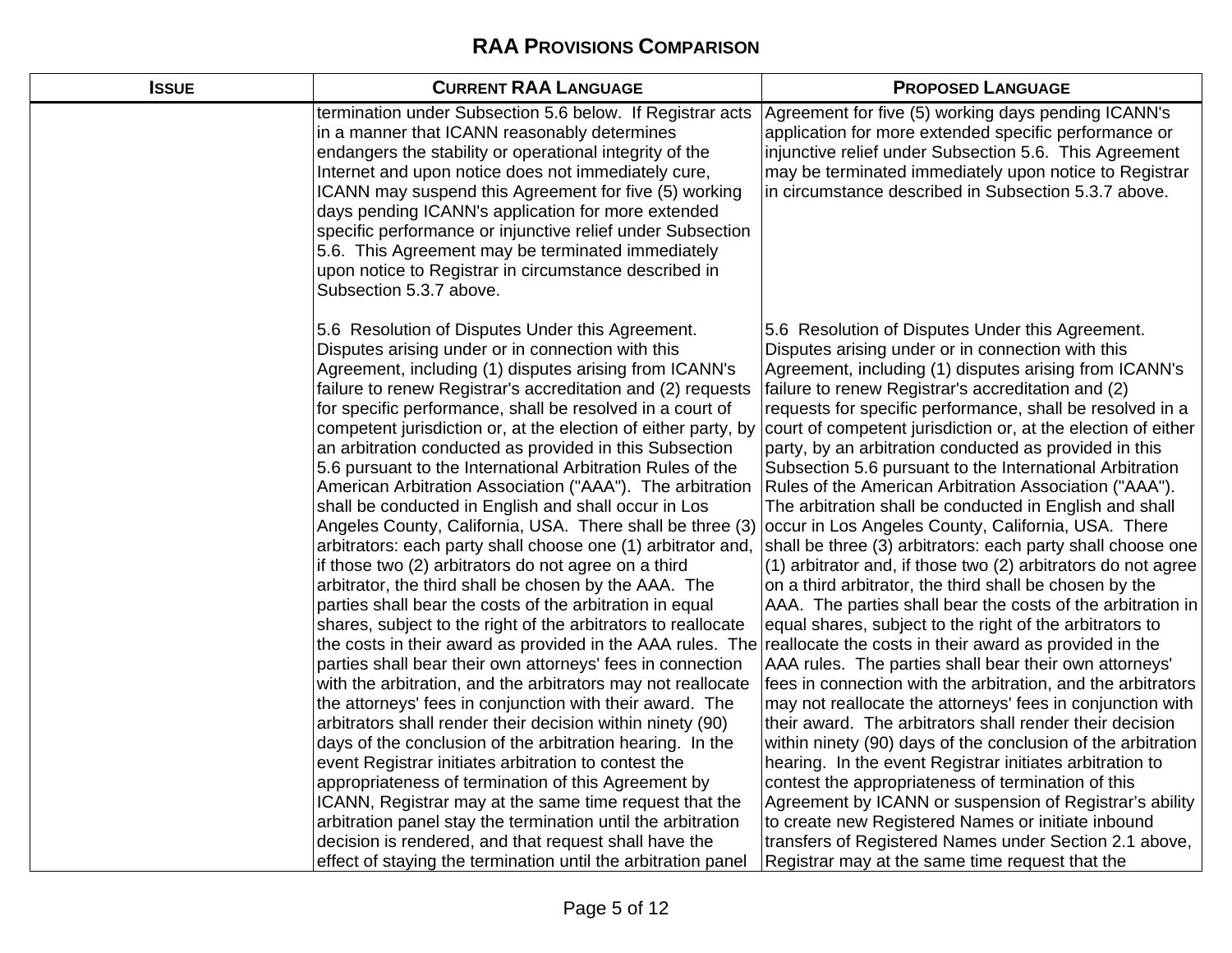| <b>ISSUE</b>            | <b>CURRENT RAA LANGUAGE</b>                                                                                                                                                                                                                                                                                                                                                                                                                                                                                                                                                                                                                                                                                                                                                                                                                                                                                                                                                                                                                                                                                                                                                                                                                                                                                                                                                                                                                                                                                                                                  | <b>PROPOSED LANGUAGE</b>                                                                                                                                                                                                                                                                                                                                                                                                                                                                                                                                                                                                                                                                                                                                                                                                                                                                                                                                                                                                                                                                                                                                                                                                                                                                                                                                                                                                                                                                                                                                                                                                                                                                                                                                                                                                                                                                                                                                                                                                                                                                                                                                                                                                                                                                                         |
|-------------------------|--------------------------------------------------------------------------------------------------------------------------------------------------------------------------------------------------------------------------------------------------------------------------------------------------------------------------------------------------------------------------------------------------------------------------------------------------------------------------------------------------------------------------------------------------------------------------------------------------------------------------------------------------------------------------------------------------------------------------------------------------------------------------------------------------------------------------------------------------------------------------------------------------------------------------------------------------------------------------------------------------------------------------------------------------------------------------------------------------------------------------------------------------------------------------------------------------------------------------------------------------------------------------------------------------------------------------------------------------------------------------------------------------------------------------------------------------------------------------------------------------------------------------------------------------------------|------------------------------------------------------------------------------------------------------------------------------------------------------------------------------------------------------------------------------------------------------------------------------------------------------------------------------------------------------------------------------------------------------------------------------------------------------------------------------------------------------------------------------------------------------------------------------------------------------------------------------------------------------------------------------------------------------------------------------------------------------------------------------------------------------------------------------------------------------------------------------------------------------------------------------------------------------------------------------------------------------------------------------------------------------------------------------------------------------------------------------------------------------------------------------------------------------------------------------------------------------------------------------------------------------------------------------------------------------------------------------------------------------------------------------------------------------------------------------------------------------------------------------------------------------------------------------------------------------------------------------------------------------------------------------------------------------------------------------------------------------------------------------------------------------------------------------------------------------------------------------------------------------------------------------------------------------------------------------------------------------------------------------------------------------------------------------------------------------------------------------------------------------------------------------------------------------------------------------------------------------------------------------------------------------------------|
| $\overline{\mathbf{2}}$ | has granted an ICANN request for specific performance<br>and Registrar has failed to comply with such ruling. In the<br>event Registrar initiates arbitration to contest an<br>Independent Review Panel's decision under Subsection<br>4.3.3 sustaining the Board's determination that a<br>specification or policy is supported by consensus,<br>Registrar may at the same time request that the<br>arbitration panel stay the requirement that it comply with<br>the policy until the arbitration decision is rendered, and<br>that request shall have the effect of staying the<br>requirement until the decision or until the arbitration panel<br>has granted an ICANN request for lifting of the stay. In all<br>litigation involving ICANN concerning this Agreement<br>(whether in a case where arbitration has not been elected<br>or to enforce an arbitration award), jurisdiction and<br>exclusive venue for such litigation shall be in a court<br>located in Los Angeles, California, USA; however, the<br>parties shall also have the right to enforce a judgment of<br>such a court in any court of competent jurisdiction. For<br>the purpose of aiding the arbitration and/or preserving the<br>rights of the parties during the pendency of an arbitration,<br>the parties shall have the right to seek temporary or<br>preliminary injunctive relief from the arbitration panel or in<br>a court located in Los Angeles, California, USA, which<br>shall not be a waiver of this arbitration agreement.<br><b>Registrant Protections</b> | arbitration panel stay the termination or suspension until<br>the arbitration decision is rendered. The arbitration<br>panel shall order a stay: (i) upon showing by Registrar<br>that continued operations would not be harmful to<br>consumers or the public interest, or (ii) upon appointment<br>by the arbitration panel of a qualified third party to<br>manage the operations of the Registrar until the<br>arbitration decision is rendered. In furtherance of sub-<br>clause (ii) above, the arbitration panel is hereby granted<br>all necessary authority to appoint a qualified third-party<br>to manage the operations of the Registrar upon the<br>Registrar's request and if the panel deems it appropriate.<br>In selecting the third-party manager, the arbitration panel<br>shall take into consideration, but shall not be bound by,<br>any expressed preferences of Registrar. In the event<br>Registrar initiates arbitration to contest an Independent<br>Review Panel's decision under Subsection 4.3.3<br>sustaining the Board's determination that a specification<br>or policy is supported by consensus, Registrar may at<br>the same time request that the arbitration panel stay the<br>requirement that it comply with the policy until the<br>arbitration decision is rendered, and that request shall<br>have the effect of staying the requirement until the<br>decision or until the arbitration panel has granted an<br>ICANN request for lifting of the stay. In all litigation<br>involving ICANN concerning this Agreement (whether in<br>a case where arbitration has not been elected or to<br>enforce an arbitration award), jurisdiction and exclusive<br>venue for such litigation shall be in a court located in Los<br>Angeles, California, USA; however, the parties shall also<br>have the right to enforce a judgment of such a court in<br>any court of competent jurisdiction. For the purpose of<br>aiding the arbitration and/or preserving the rights of the<br>parties during the pendency of an arbitration, the parties<br>shall have the right to seek temporary or preliminary<br>injunctive relief from the arbitration panel or in a court<br>located in Los Angeles, California, USA, which shall not<br>be a waiver of this arbitration agreement. |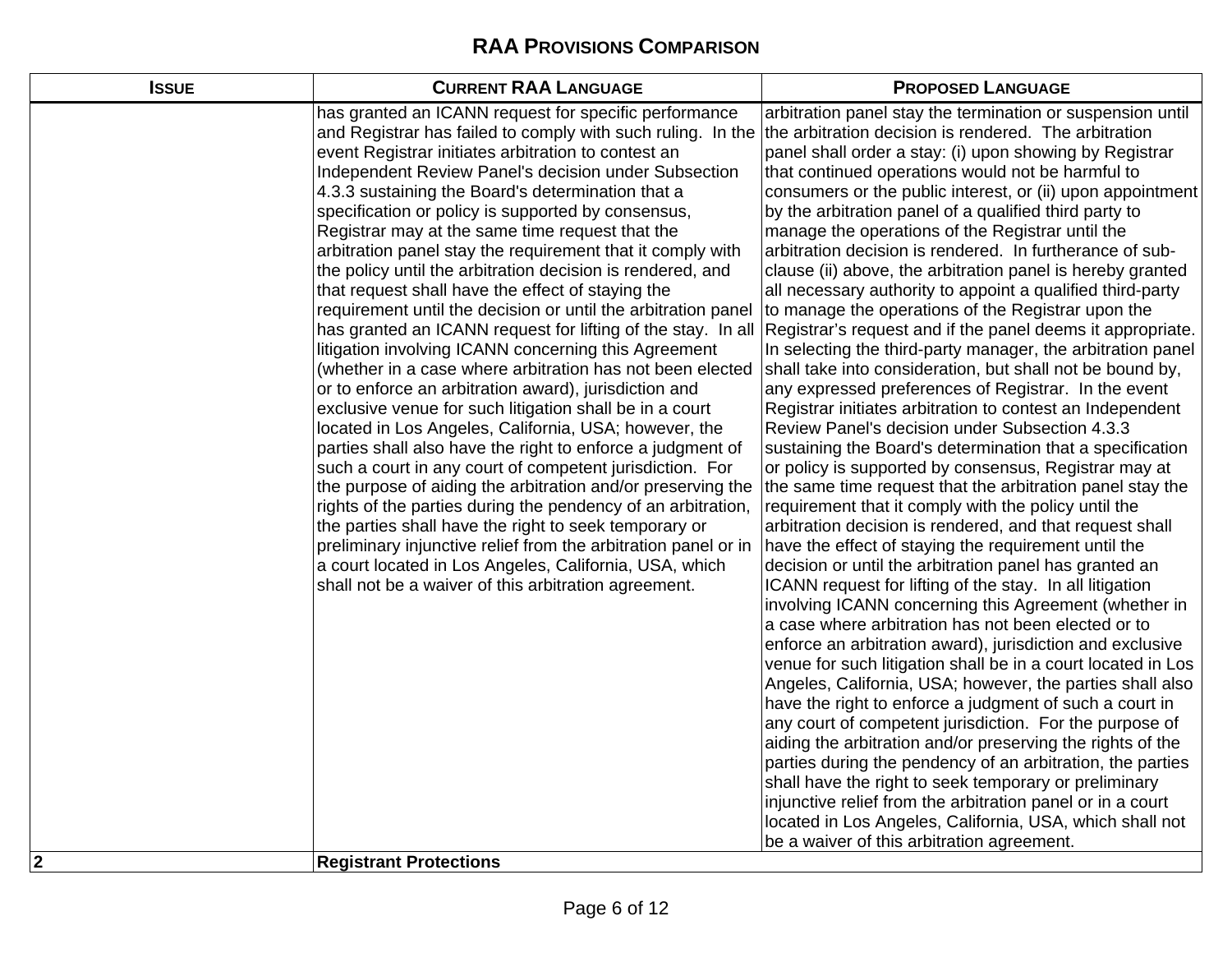| <b>ISSUE</b>                                               | <b>CURRENT RAA LANGUAGE</b>                                                                                                                                                                                                                                                                                                                                                                                                                                                                                                                                                                                                                             | <b>PROPOSED LANGUAGE</b>                                                                                                                                                                                                                                                                                                                                                                                                                                                                                                                                                                                                                                                                                                                                                                                                                                                                                                                                                                                                                                                                                                                                                                                |
|------------------------------------------------------------|---------------------------------------------------------------------------------------------------------------------------------------------------------------------------------------------------------------------------------------------------------------------------------------------------------------------------------------------------------------------------------------------------------------------------------------------------------------------------------------------------------------------------------------------------------------------------------------------------------------------------------------------------------|---------------------------------------------------------------------------------------------------------------------------------------------------------------------------------------------------------------------------------------------------------------------------------------------------------------------------------------------------------------------------------------------------------------------------------------------------------------------------------------------------------------------------------------------------------------------------------------------------------------------------------------------------------------------------------------------------------------------------------------------------------------------------------------------------------------------------------------------------------------------------------------------------------------------------------------------------------------------------------------------------------------------------------------------------------------------------------------------------------------------------------------------------------------------------------------------------------|
| 2a Private Registrations &<br><b>Registrar Data Escrow</b> |                                                                                                                                                                                                                                                                                                                                                                                                                                                                                                                                                                                                                                                         | Modify RAA Subsection 3.4.1:                                                                                                                                                                                                                                                                                                                                                                                                                                                                                                                                                                                                                                                                                                                                                                                                                                                                                                                                                                                                                                                                                                                                                                            |
| Requirements                                               | 3.4.1 During the Term of this Agreement, Registrar shall<br>maintain its own electronic database, as updated from<br>time to time, containing data for each active Registered<br>Name sponsored by it within each TLD for which it is<br>accredited. The data for each such registration shall<br>include the elements listed in Subsections 3.3.1.1 -<br>3.3.1.8; the name and (where available) postal address,<br>e-mail address, voice telephone number, and fax number<br>of the billing contact; and any other Registry Data that<br>Registrar has submitted to the Registry Operator or<br>placed in the Registry Database under Subsection 3.2. | 3.4.1 During the Term of this Agreement, Registrar shall<br>maintain its own electronic database, as updated from<br>time to time, containing data for each active Registered<br>Name sponsored by it within each TLD for which it is<br>accredited. The data for each such registration shall<br>include the elements listed in Subsections 3.3.1.1<br>through 3.3.1.8; the name and (where available) postal<br>address, e-mail address, voice telephone number, and<br>fax number of the billing contact; and any other Registry<br>Data that Registrar has submitted to the Registry<br>Operator or placed in the Registry Database under<br>Subsection 3.2. Also, Registrar shall either (1) include in<br>the database the name and postal address, e-mail<br>address, and voice telephone number provided by the<br>customer of any privacy service or licensee of any proxy<br>registration service offered or made available by<br>Registrar or its affiliate companies in connection with<br>each registration or (2) display a conspicuous notice to<br>such customers at the time an election is made to utilize<br>such privacy or proxy service that their data is not being<br>escrowed. |
| 2b Registrant Rights and<br>Responsibilities               | New proposal - no existing language                                                                                                                                                                                                                                                                                                                                                                                                                                                                                                                                                                                                                     | Insert new RAA Subsection 3.15:                                                                                                                                                                                                                                                                                                                                                                                                                                                                                                                                                                                                                                                                                                                                                                                                                                                                                                                                                                                                                                                                                                                                                                         |
|                                                            |                                                                                                                                                                                                                                                                                                                                                                                                                                                                                                                                                                                                                                                         | 3.15 In the event that ICANN gives reasonable notice to<br>Registrar that ICANN has published a webpage that<br>identifies available registrant rights and responsibilities,<br>and the content of such webpage is developed in<br>consultation with registrars, Registrar shall provide a link<br>to the webpage on any website it may operate for<br>domain name registration or renewal clearly displayed to<br>its Registered Name Holders at least as clearly as its<br>links to policies or notifications required to be displayed<br>under ICANN Consensus Policies.                                                                                                                                                                                                                                                                                                                                                                                                                                                                                                                                                                                                                             |
| 2c Contractual Relationships with<br><b>Resellers</b>      | New proposal - no existing language                                                                                                                                                                                                                                                                                                                                                                                                                                                                                                                                                                                                                     | Insert new RAA Subsection 3.12:                                                                                                                                                                                                                                                                                                                                                                                                                                                                                                                                                                                                                                                                                                                                                                                                                                                                                                                                                                                                                                                                                                                                                                         |
|                                                            |                                                                                                                                                                                                                                                                                                                                                                                                                                                                                                                                                                                                                                                         | 3.12 Obligations of Third-Party Resellers. If Registrar<br>enters into an agreement with a reseller of Registrar                                                                                                                                                                                                                                                                                                                                                                                                                                                                                                                                                                                                                                                                                                                                                                                                                                                                                                                                                                                                                                                                                        |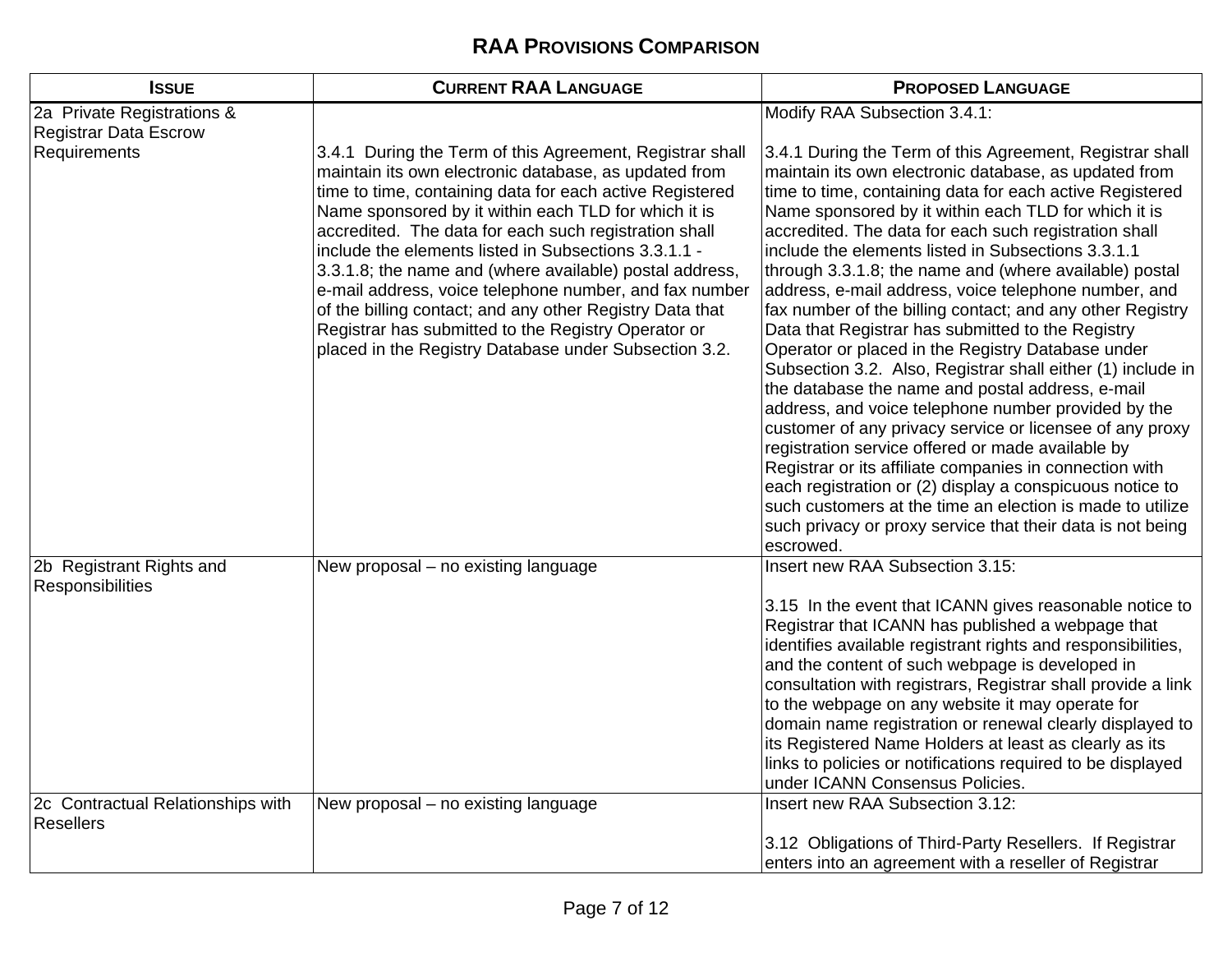| <b>ISSUE</b> | <b>CURRENT RAA LANGUAGE</b> | <b>PROPOSED LANGUAGE</b>                                                                                                                                                                                                                                                                                                                                                                                                                                                                                                                                                                                                                                                                                                                                                                                                                                                                                                                                                                                                                                                     |
|--------------|-----------------------------|------------------------------------------------------------------------------------------------------------------------------------------------------------------------------------------------------------------------------------------------------------------------------------------------------------------------------------------------------------------------------------------------------------------------------------------------------------------------------------------------------------------------------------------------------------------------------------------------------------------------------------------------------------------------------------------------------------------------------------------------------------------------------------------------------------------------------------------------------------------------------------------------------------------------------------------------------------------------------------------------------------------------------------------------------------------------------|
|              |                             | Services to provide Registrar Services ("Reseller"), such<br>agreement must include at least the following provisions:                                                                                                                                                                                                                                                                                                                                                                                                                                                                                                                                                                                                                                                                                                                                                                                                                                                                                                                                                       |
|              |                             | 3.12.1 Reseller is prohibited from displaying the ICANN<br>or ICANN-Accredited Registrar logo, or from otherwise<br>representing itself as accredited by ICANN unless it has<br>written permission from ICANN to do so.                                                                                                                                                                                                                                                                                                                                                                                                                                                                                                                                                                                                                                                                                                                                                                                                                                                      |
|              |                             | 3.12.2 Any registration agreement used by reseller shall<br>include all registration agreement provisions and notices<br>required by the ICANN Registrar Accreditation<br>Agreement and any ICANN Consensus Policies, and<br>shall identify the sponsoring registrar or provide a means<br>for identifying the sponsoring registrar, such as a link to<br>the InterNIC Whois lookup service.                                                                                                                                                                                                                                                                                                                                                                                                                                                                                                                                                                                                                                                                                 |
|              |                             | 3.12.3 Reseller shall identify the sponsoring registrar<br>upon inquiry from the customer.                                                                                                                                                                                                                                                                                                                                                                                                                                                                                                                                                                                                                                                                                                                                                                                                                                                                                                                                                                                   |
|              |                             | 3.12.4 Reseller shall ensure that the identity and contact<br>information provided by the customer of any privacy or<br>proxy registration service offered or made available by<br>reseller in connection with each registration will be<br>deposited with Registrar or held in escrow or,<br>alternatively, display a conspicuous notice to such<br>customers at the time an election is made to utilize such<br>privacy or proxy service that their data is not being<br>escrowed. Where escrow is used, the escrow<br>agreement will provide, at a minimum, that data will be<br>released to registrar in the event reseller breaches the<br>reseller agreement, and such breach is harmful to<br>consumers or the public interest. In the event that<br>ICANN makes available a program granting recognition<br>to resellers that escrow privacy or proxy registration data<br>as detailed above, and reseller meets any other criteria<br>established by ICANN in accordance with its Bylaws,<br>reseller shall be permitted to apply to ICANN for such<br>recognition. |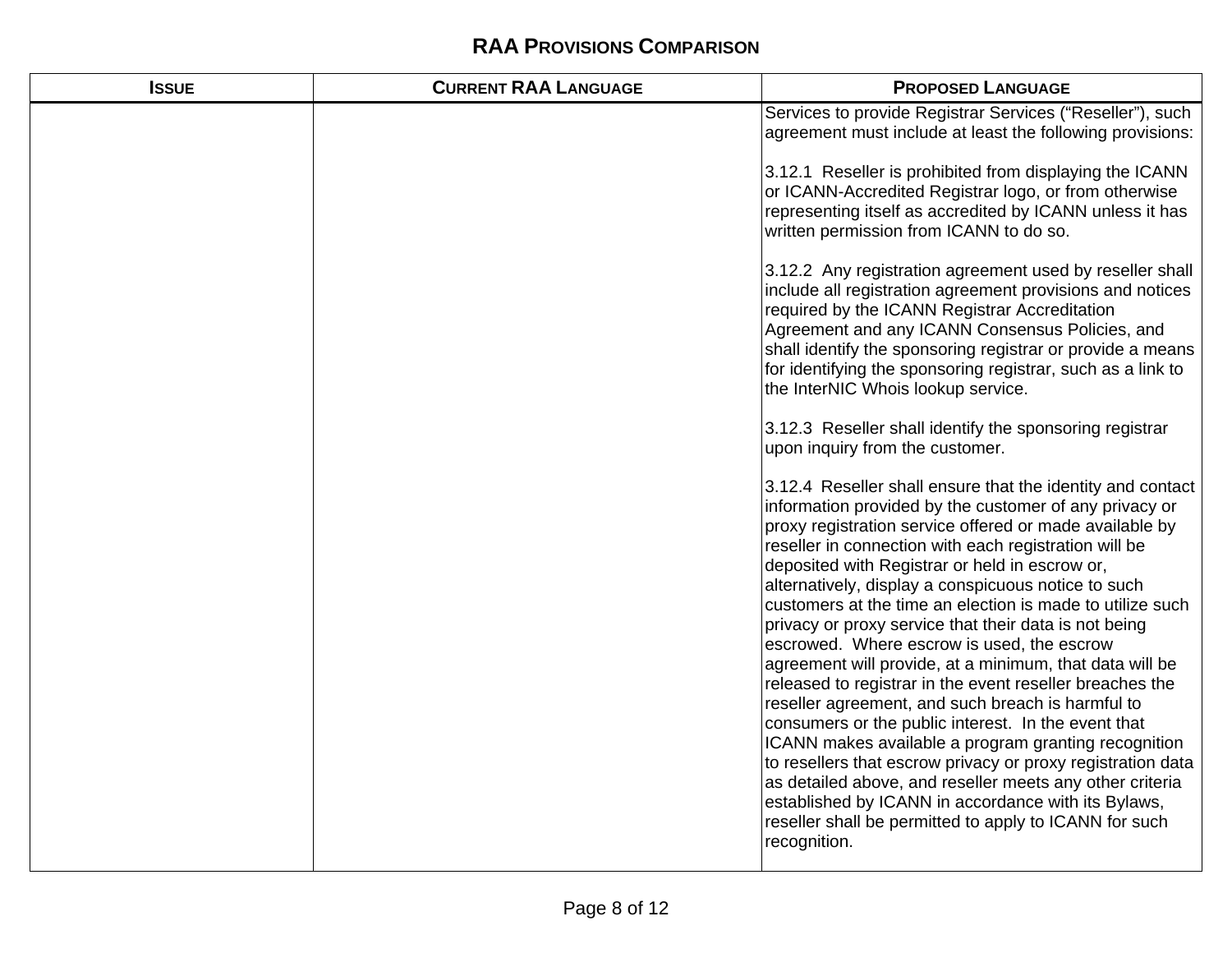| <b>ISSUE</b>                                         | <b>CURRENT RAA LANGUAGE</b>                                                                                                                                                                                                                                                                                                                                                                                                                                                                                                                                                                                                                                                                                                                                                                 | <b>PROPOSED LANGUAGE</b>                                                                                                                                                                                                                                                                                                                                                                                                                                                                                                                                                                                                                                                                                                                                                                                                                                    |
|------------------------------------------------------|---------------------------------------------------------------------------------------------------------------------------------------------------------------------------------------------------------------------------------------------------------------------------------------------------------------------------------------------------------------------------------------------------------------------------------------------------------------------------------------------------------------------------------------------------------------------------------------------------------------------------------------------------------------------------------------------------------------------------------------------------------------------------------------------|-------------------------------------------------------------------------------------------------------------------------------------------------------------------------------------------------------------------------------------------------------------------------------------------------------------------------------------------------------------------------------------------------------------------------------------------------------------------------------------------------------------------------------------------------------------------------------------------------------------------------------------------------------------------------------------------------------------------------------------------------------------------------------------------------------------------------------------------------------------|
|                                                      |                                                                                                                                                                                                                                                                                                                                                                                                                                                                                                                                                                                                                                                                                                                                                                                             | 3.12.5 To the extent that Registrar is obligated to<br>provide a link to an ICANN webpage, as detailed in<br>subsection 3.15 below, Reseller also shall be under an<br>obligation to provide such linkage.                                                                                                                                                                                                                                                                                                                                                                                                                                                                                                                                                                                                                                                  |
|                                                      |                                                                                                                                                                                                                                                                                                                                                                                                                                                                                                                                                                                                                                                                                                                                                                                             | 3.12.6 If Registrar becomes aware that such a Reseller<br>is in breach of any of the provisions of Section 3.12 of<br>this Agreement, Registrar shall take reasonable steps to<br>notify the Reseller that it is in breach of the reseller<br>agreement and that Registrar has the right to terminate<br>such agreement.                                                                                                                                                                                                                                                                                                                                                                                                                                                                                                                                    |
| 2d Licensee Contact Information<br><b>Disclosure</b> | 3.7.7.3 Any Registered Name Holder that intends to<br>license use of a domain name to a third party is<br>nonetheless the Registered Name Holder of record and is<br>responsible for providing its own full contact information<br>and for providing and updating accurate technical and<br>administrative contact information adequate to facilitate<br>timely resolution of any problems that arise in connection<br>with the Registered Name. A Registered Name Holder<br>licensing use of a Registered Name according to this<br>provision shall accept liability for harm caused by wrongful<br>use of the Registered Name, unless it promptly discloses<br>the identity of the licensee to a party providing the<br>Registered Name Holder reasonable evidence of<br>actionable harm. | 3.7.7.3 Any Registered Name Holder that intends to<br>license use of a domain name to a third party is<br>nonetheless the Registered Name Holder of record and<br>is responsible for providing its own full contact<br>information and for providing and updating accurate<br>technical and administrative contact information<br>adequate to facilitate timely resolution of any problems<br>that arise in connection with the Registered Name. A<br>Registered Name Holder licensing use of a Registered<br>Name according to this provision shall accept liability for<br>harm caused by wrongful use of the Registered Name,<br>unless it promptly discloses the current contact<br>information provided by the licensee and the identity of<br>the licensee to a party providing the Registered Name<br>Holder reasonable evidence of actionable harm. |
| 2e Registrar Contact Information                     | New proposal – no existing language                                                                                                                                                                                                                                                                                                                                                                                                                                                                                                                                                                                                                                                                                                                                                         | Insert new RAA Subsection 3.16:<br>3.16 Registrar shall provide on its web site its accurate<br>contact details including valid email and mailing address.                                                                                                                                                                                                                                                                                                                                                                                                                                                                                                                                                                                                                                                                                                  |
| $\mathbf{3}$                                         | <b>Promotion of Stable &amp; Competitive Marketplace</b>                                                                                                                                                                                                                                                                                                                                                                                                                                                                                                                                                                                                                                                                                                                                    |                                                                                                                                                                                                                                                                                                                                                                                                                                                                                                                                                                                                                                                                                                                                                                                                                                                             |
| 3a Accreditation by Purchase                         | 5.3.3 Any officer or director of Registrar is convicted of a                                                                                                                                                                                                                                                                                                                                                                                                                                                                                                                                                                                                                                                                                                                                | Modify RAA Subsections 5.3.3 and 5.9:<br>5.3.3 Any officer or director of Registrar is convicted of a                                                                                                                                                                                                                                                                                                                                                                                                                                                                                                                                                                                                                                                                                                                                                       |
|                                                      | felony or of a misdemeanor related to financial activities,<br>or is judged by a court to have committed fraud or breach<br>of fiduciary duty, or is the subject of a judicial<br>determination that ICANN deems as the substantive<br>equivalent of any of these; provided, such officer or                                                                                                                                                                                                                                                                                                                                                                                                                                                                                                | felony or of a misdemeanor related to financial activities,<br>or is judged by a court to have committed fraud or<br>breach of fiduciary duty, or is the subject of a judicial<br>determination that ICANN deems as the substantive<br>equivalent of any of these; provided, such officer or                                                                                                                                                                                                                                                                                                                                                                                                                                                                                                                                                                |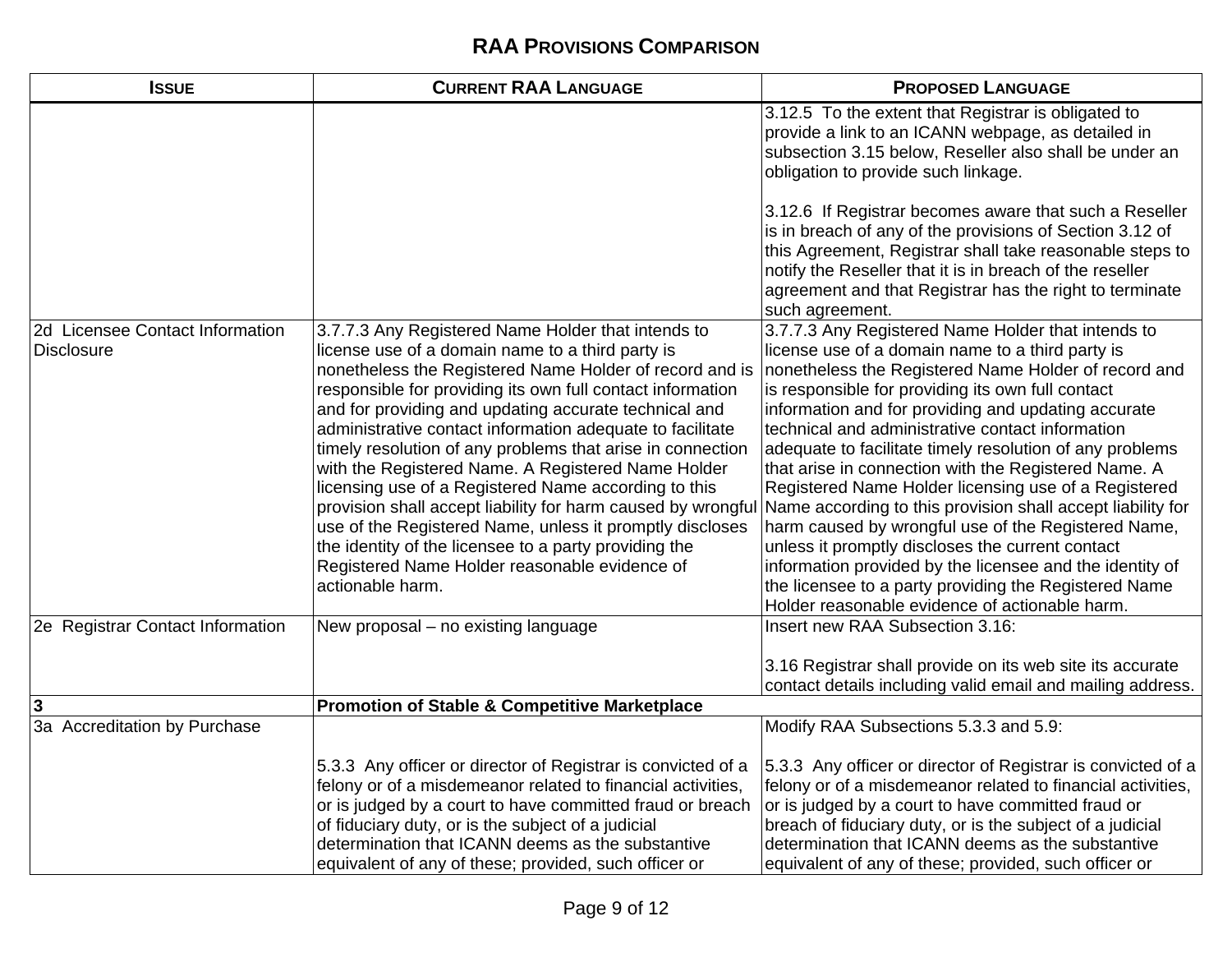| <b>ISSUE</b>                               | <b>CURRENT RAA LANGUAGE</b>                                                                                                                                                                                                                                                                                                                                                                        | <b>PROPOSED LANGUAGE</b>                                                                                                                                                                                                                                                                                                                                                                                                                                                                                                                                                                                                                                                                                                                                                                                                            |
|--------------------------------------------|----------------------------------------------------------------------------------------------------------------------------------------------------------------------------------------------------------------------------------------------------------------------------------------------------------------------------------------------------------------------------------------------------|-------------------------------------------------------------------------------------------------------------------------------------------------------------------------------------------------------------------------------------------------------------------------------------------------------------------------------------------------------------------------------------------------------------------------------------------------------------------------------------------------------------------------------------------------------------------------------------------------------------------------------------------------------------------------------------------------------------------------------------------------------------------------------------------------------------------------------------|
|                                            | director is not removed in such circumstances.                                                                                                                                                                                                                                                                                                                                                     | director is not removed in such circumstances. Upon the<br>execution of this agreement, Registrar shall provide<br>ICANN with a list of the names of Registrar's directors<br>and officers. Registrar also shall notify ICANN within<br>thirty (30) days of any changes to its list of directors and<br>officers.                                                                                                                                                                                                                                                                                                                                                                                                                                                                                                                   |
|                                            | 5.9 Assignment. Either party may assign or transfer this<br>Agreement only with the prior written consent of the other<br>party, which shall not be unreasonably withheld, except<br>that ICANN may, with the written approval of the United<br>States Department of Commerce, assign this agreement<br>by giving Registrar written notice of the assignment. In                                   | 5.9 Assignment; Change of Ownership or Management.<br>5.9.1 Either party may assign or transfer this Agreement<br>only with the prior written consent of the other party,<br>which shall not be unreasonably withheld.                                                                                                                                                                                                                                                                                                                                                                                                                                                                                                                                                                                                              |
|                                            | the event of assignment by ICANN, the assignee may,<br>with the approval of the United States Department of<br>Commerce, revise the definition of "Consensus Policy" to<br>the extent necessary to meet the organizational<br>circumstances of the assignee, provided the revised<br>definition requires that Consensus Policies be based on a<br>demonstrated consensus of Internet stakeholders. | 5.9.2 To the extent that an entity acquires a controlling<br>interest in Registrar's stock, assets or business,<br>Registrar shall provide ICANN notice within thirty (30)<br>days of such an acquisition. Such notification shall<br>include a statement that affirms that Registrar meets the<br>ICANN-adopted specification or policy on accreditation<br>criteria then in effect, and is in compliance with its<br>obligations under this Agreement. Within thirty (30) days<br>of such notification, ICANN may request additional<br>information from the Registrar establishing compliance<br>with this Agreement, in which case Registrar must supply<br>the requested information within fifteen (15) days. Any<br>disputes concerning Registrar's continued accreditation<br>shall be resolved pursuant to Subsection 5.6. |
| 3b Operator Skills Training and<br>Testing | New proposal – no existing language                                                                                                                                                                                                                                                                                                                                                                | Insert new RAA Subsection 3.13:<br>3.13 Registrar Training. Registrar's primary contact as<br>identified in Subsection 5.11 below or designee (so long<br>as the designee is employed by Registrar or an Affiliated<br>Registrar) shall complete a training course covering<br>registrar obligations under ICANN policies and<br>agreements. The training course will be developed in<br>consultation with registrars. The course will be provided<br>by ICANN at no expense to Registrar, and shall be<br>available in an online format.                                                                                                                                                                                                                                                                                           |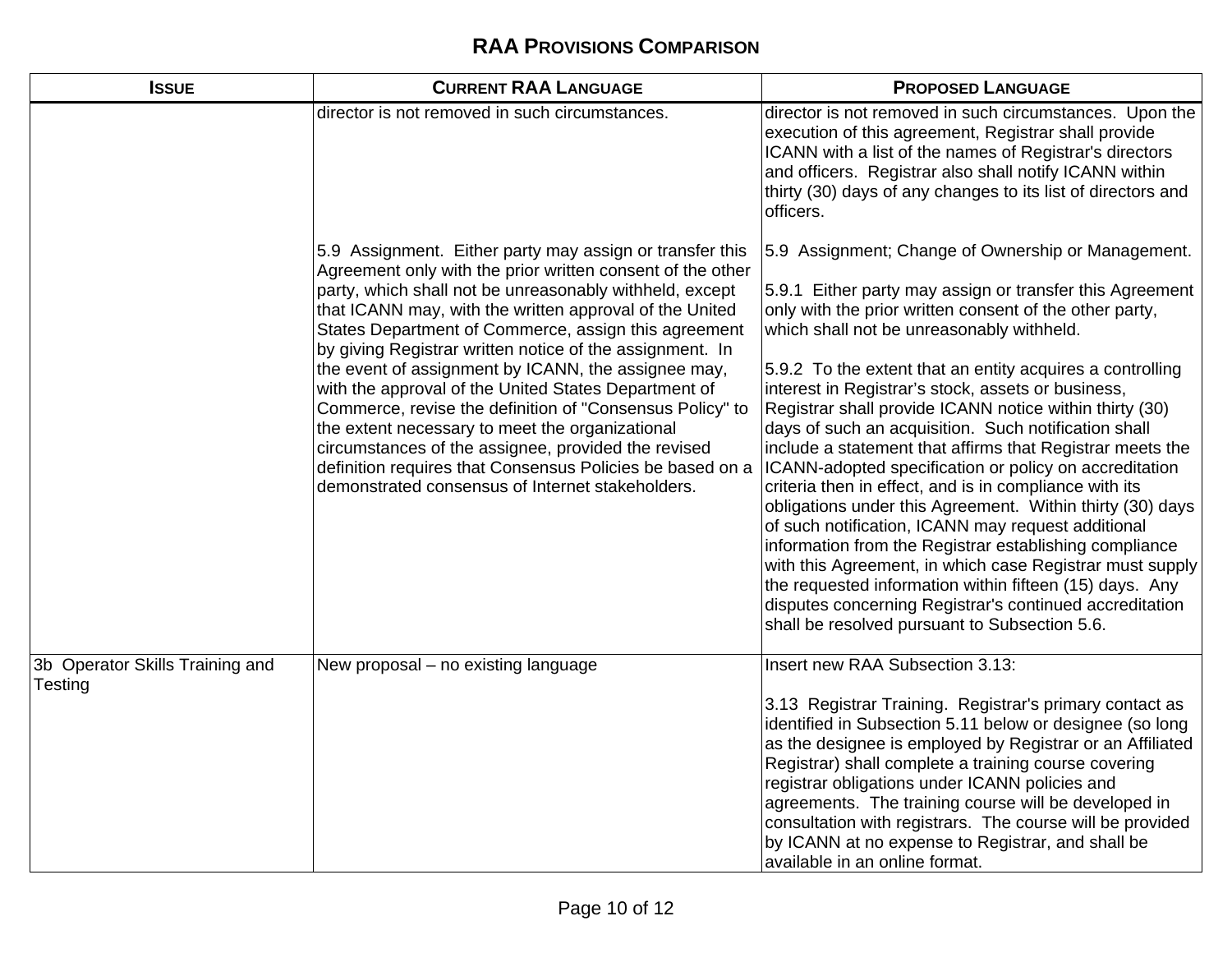| <b>ISSUE</b>                                    | <b>CURRENT RAA LANGUAGE</b>                                                                                                                                                                                                                                                                                                                                                                                                                                                                                                                                                                                                                                                                                | <b>PROPOSED LANGUAGE</b>                                                                                                                                                                                                                                                                                                                                                                                                                                                                                                                                                                                                                                                                                                                                                                                                                                            |
|-------------------------------------------------|------------------------------------------------------------------------------------------------------------------------------------------------------------------------------------------------------------------------------------------------------------------------------------------------------------------------------------------------------------------------------------------------------------------------------------------------------------------------------------------------------------------------------------------------------------------------------------------------------------------------------------------------------------------------------------------------------------|---------------------------------------------------------------------------------------------------------------------------------------------------------------------------------------------------------------------------------------------------------------------------------------------------------------------------------------------------------------------------------------------------------------------------------------------------------------------------------------------------------------------------------------------------------------------------------------------------------------------------------------------------------------------------------------------------------------------------------------------------------------------------------------------------------------------------------------------------------------------|
| 3c Use of ICANN Accredited<br><b>Registrars</b> | New proposal - no existing language                                                                                                                                                                                                                                                                                                                                                                                                                                                                                                                                                                                                                                                                        | Insert new RAA Subsection 2.4:                                                                                                                                                                                                                                                                                                                                                                                                                                                                                                                                                                                                                                                                                                                                                                                                                                      |
|                                                 |                                                                                                                                                                                                                                                                                                                                                                                                                                                                                                                                                                                                                                                                                                            | 2.4 Use of ICANN Accredited Registrars. In order to<br>promote competition in the registration of domain names,<br>and in recognition of the value that ICANN-accredited<br>registrars bring to the Internet community, ICANN has<br>ordinarily required gTLD registries under contract with<br>ICANN to use ICANN-accredited registrars, and ICANN<br>will during the course of this agreement abide by any<br>ICANN adopted specifications or policies requiring the                                                                                                                                                                                                                                                                                                                                                                                              |
|                                                 | <b>Agreement Modernization</b>                                                                                                                                                                                                                                                                                                                                                                                                                                                                                                                                                                                                                                                                             | use of ICANN-accredited registrars by gTLD registries.                                                                                                                                                                                                                                                                                                                                                                                                                                                                                                                                                                                                                                                                                                                                                                                                              |
| 4a Notice Provision                             |                                                                                                                                                                                                                                                                                                                                                                                                                                                                                                                                                                                                                                                                                                            | Modify RAA Subsections 4.4 and 5.11:                                                                                                                                                                                                                                                                                                                                                                                                                                                                                                                                                                                                                                                                                                                                                                                                                                |
|                                                 | 4.4 Time Allowed for Compliance. Registrar shall be<br>afforded a reasonable period of time after receiving notice<br>of the establishment of a specification or policy under<br>Subsection 4.3 in which to comply with that specification<br>or policy, taking into account any urgency involved.                                                                                                                                                                                                                                                                                                                                                                                                         | 4.4 Time Allowed for Compliance. Registrar shall be<br>afforded a reasonable period of time after notice of the<br>establishment of a specification or policy under<br>Subsection 4.3 is e-mailed to Registrar and posted on<br>the ICANN website at<br><www.icann.org consensus-policies.htm="" general=""> in<br/>which to comply with that specification or policy, taking<br/>into account any urgency involved.</www.icann.org>                                                                                                                                                                                                                                                                                                                                                                                                                                |
|                                                 | 5.11 Notices, Designations, and Specifications. All<br>notices to be given under this Agreement shall be given in<br>writing at the address of the appropriate party as set forth<br>below, unless that party has given a notice of change of<br>address in writing. Any notice required by this Agreement<br>shall be deemed to have been properly given when<br>delivered in person, when sent by electronic facsimile with<br>receipt of confirmation of delivery, or when scheduled for<br>delivery by internationally recognized courier service.<br>Designations and specifications by ICANN under this<br>Agreement shall be effective when written notice of them<br>is deemed given to Registrar. | 5.11 Notices, Designations, and Specifications. Except<br>as provided in Subsection 4.4, all notices to be given<br>under this Agreement shall be given in writing at the<br>address of the appropriate party as set forth below,<br>unless that party has given a notice of change of address<br>in writing. Each party shall notify the other party within<br>thirty (30) days of any change to its contact information.<br>Any notice required by this Agreement shall be deemed<br>to have been properly given when delivered in person,<br>when sent by electronic facsimile with receipt of<br>confirmation of delivery, or when scheduled for delivery<br>by internationally recognized courier service.<br>Designations and specifications by ICANN under this<br>Agreement shall be effective when written notice of them<br>is deemed given to Registrar. |
| 4b Remove References to                         |                                                                                                                                                                                                                                                                                                                                                                                                                                                                                                                                                                                                                                                                                                            | Modify RAA Subsections 3.3.7 and 5.9:                                                                                                                                                                                                                                                                                                                                                                                                                                                                                                                                                                                                                                                                                                                                                                                                                               |